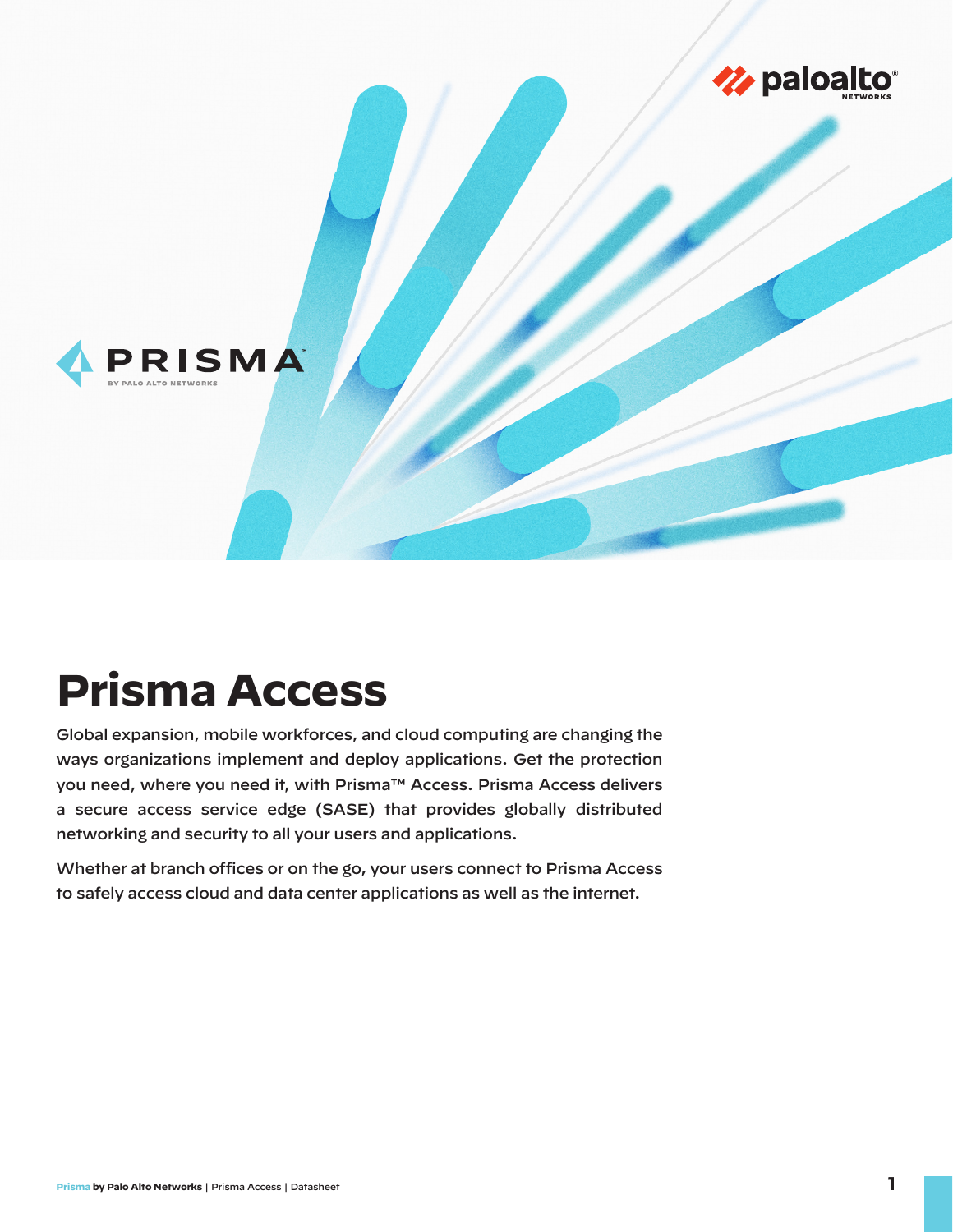

## **What Makes Prisma Access Different?**

Prisma Access is designed to prevent successful cyberattacks, and that's why it does more than just secure the web. To stop cyberattacks, it's necessary to inspect all traffic. Anything short of full inspection of all traffic introduces a significant gap in security.

Prisma Access consistently protects all traffic, on all ports and from all applications, enabling your organization to:

- **Prevent successful cyberattacks** with proven security philosophies and threat intelligence for deep visibility and precise control that extends across your organization.
- **Fully inspect all application traffic** bidirectionally—including SSL/TLS-encrypted traffic—on all ports, whether communicating with the internet, with the cloud, or between branches.
- **Benefit from comprehensive threat intelligence** powered by automated threat data from Palo Alto Networks and hundreds of third-party feeds.

## **Network as a Service Layer**

Prisma Access provides consistent, secure access to all applications—in the cloud, in your data center, or on the internet.



**Figure 1:** Prisma Access architecture

| <b>Table 1: Secure Application Access Everywhere</b> |                         |                           |                        |                                        |             |            |                 |  |
|------------------------------------------------------|-------------------------|---------------------------|------------------------|----------------------------------------|-------------|------------|-----------------|--|
|                                                      | <b>Branch</b><br>office | HQ/<br><b>Regional HQ</b> | <b>Public</b><br>cloud | <b>Private</b><br>cloud/data<br>center | <b>SaaS</b> | <b>Web</b> | <b>Internet</b> |  |
| <b>Remote network</b>                                |                         |                           |                        |                                        |             |            |                 |  |
| <b>Mobile user</b>                                   |                         |                           |                        |                                        |             |            |                 |  |

#### **Networking for Remote Networks**

Connect branch offices to Prisma Access over a standard IPsec VPN tunnel using common IPsec-compatible devices, such as your existing branch router, SD-WAN edge device, or a third-party firewall. You can use Border Gateway Protocol (BGP) or static routes for routing from the branch, and you can use equal cost multi-path (ECMP) routing for faster performance and better redundancy across multiple links.

#### **Networking for Mobile Users**

Connect mobile users with the GlobalProtect™ app, which supports user-based always-on, pre-logon always-on, and on-demand connections. Use an always-on full tunnel for optimal security. Prisma Access supports split tunneling based on access route, applications, per-app VPN split tunneling, and split tunneling based on low-risk/high-bandwidth applications, such as streaming video.

#### **Bandwidth Management**

Enable application allow listing and blocking policies with App-ID™ technology to free up the network from unnecessary, bandwidth-hogging applications. Prioritize and shape the traffic handled by Prisma Access using quality of service (QoS) policies.

#### **Logging**

Prisma Access lets you take advantage of automated, centralized, cloud-scalable log storage, allowing you to centralize your management and reporting as well as forward logs to your syslog server and/or security information and event management (SIEM) system.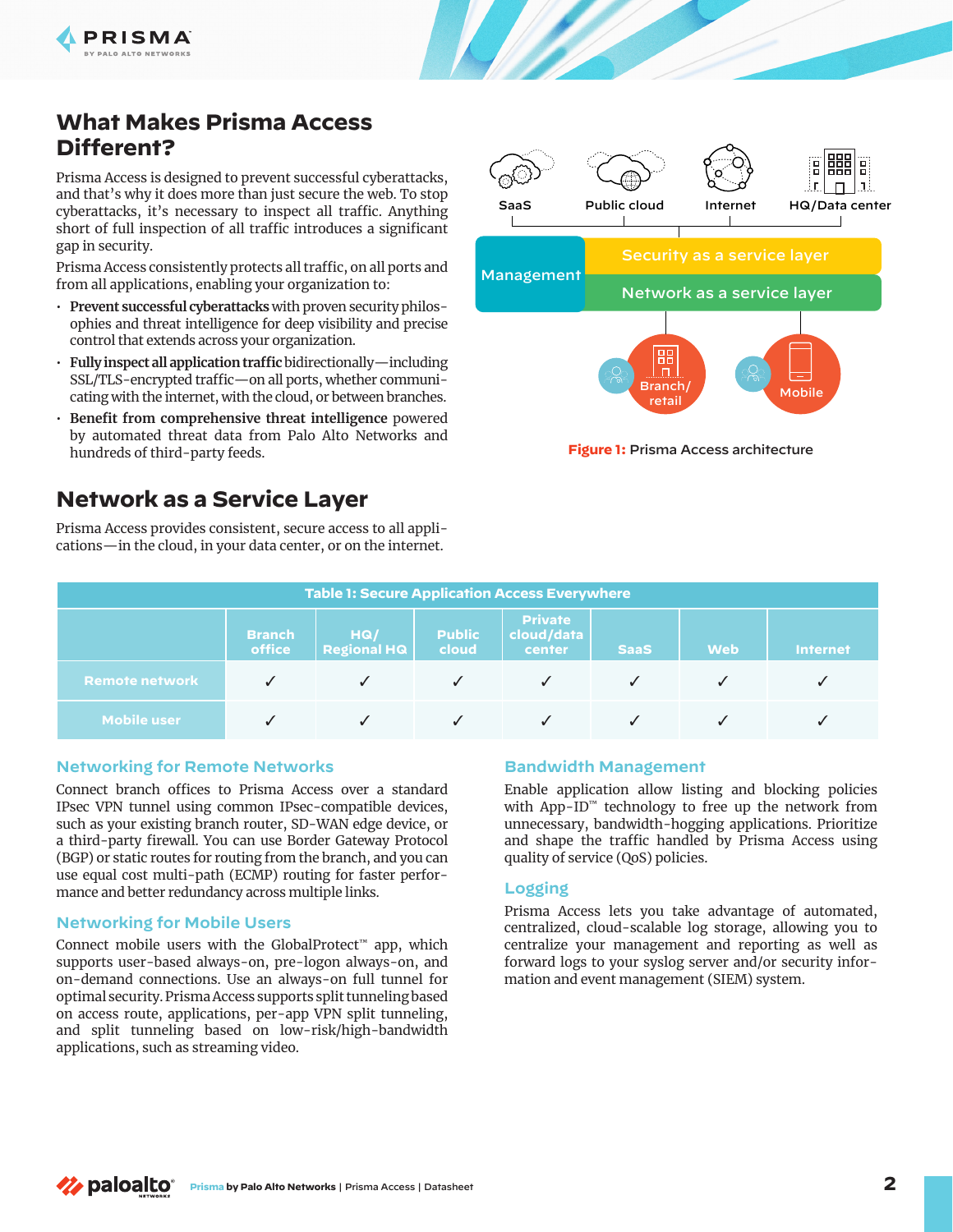



#### **Firewall as a Service**

Prisma Access provides firewall as a service (FWaaS) that protects branch offices from threats while also providing the security services expected from a next-generation firewall. The full spectrum of FWaaS includes threat prevention, URL filtering, sandboxing, and more.

#### **DNS Security**

Prisma Access delivers our DNS Security service, which provides a combination of predictive analytics, machine learning, and automation to combat threats in DNS traffic. Organizations can block known malicious domains, predict new malicious domains, and stop DNS tunneling.

#### **Threat Prevention**

Using Prisma Access for threat prevention combines the proven technologies in the Palo Alto Networks platform, together with global sources of threat intelligence and automation, to stop previously known or unknown attacks.

#### **Cloud Secure Web Gateway**

Prisma Access for secure web gateway (SWG) functionality is designed to maintain visibility into all types of traffic while stopping evasions that can mask threats. Our web filtering capabilities also drive our credential theft prevention technology, which can stop corporate credentials from being sent to previously unknown sites.

#### **Data Loss Prevention**

Prisma Access combines integration with inline data loss prevention (DLP) controls and with API-driven DLP in corporate cloud applications (the latter through Prisma SaaS). Through this enterprise DLP service, Prisma Access provides consistent discovery and protection of sensitive data everywhere, across networks, clouds, and users. It helps prevent data breaches and enhance data privacy and compliance.

#### **Zero Trust Network Access**

ZTNA authenticates and connects users to applications based on granular, role-based access control and provides a single pane of glass to create and enforce policies. Prisma Access also supports both agent-based and agentless connection methods to provide secure remote access regardless of a user's location. Unlike standalone VPN or proxy solutions, Prisma Access performs single-pass traffic inspection for malware, data loss, and malicious behavior after users connect.

### **Management**

Prisma Access supports two management options:

- **Panorama™ network security management** for centralized administration across Palo Alto Networks Next-Generation Firewalls and Prisma Access.
- **Cloud management** through a web-based interface with preconfigured profiles and streamlined workflows, using the [Prisma Access app](https://apps.paloaltonetworks.com/marketplace/prisma_access) in the hub.

| <b>Table 2: Prisma Access Details, Features, and Specifications</b> |                                                                                                                                        |                                                                                                      |                                                                                                           |  |  |  |  |  |
|---------------------------------------------------------------------|----------------------------------------------------------------------------------------------------------------------------------------|------------------------------------------------------------------------------------------------------|-----------------------------------------------------------------------------------------------------------|--|--|--|--|--|
|                                                                     | <b>Prisma Access for Networks</b>                                                                                                      | <b>Prisma Access for Users</b>                                                                       | <b>Prisma Access for Clean Pipe</b>                                                                       |  |  |  |  |  |
| Use cases                                                           | · Branch offices/retail<br>· Virtual private clouds<br>· Palo Alto Networks SD-WAN hub<br>· Third-party SD-WAN security                | $\cdot$ Mobile users with:<br>» Laptops<br>» Smartphones<br>» Tablets<br>· Zero Trust network access | · Service provider/telco<br>multitenant environments<br>• Security of traffic outbound to<br>the internet |  |  |  |  |  |
| <b>Licensing</b>                                                    |                                                                                                                                        |                                                                                                      |                                                                                                           |  |  |  |  |  |
|                                                                     | Mbps                                                                                                                                   | Users                                                                                                | <b>Mbps</b>                                                                                               |  |  |  |  |  |
| <b>Basis</b>                                                        | Based on bandwidth pool; each<br>connection can be assigned up to<br>300 Mbps (500 Mbps and 1 Gbps<br>currently available in preview)  | Based on total number of unique<br>users                                                             | Based on bandwidth pool; can be<br>divided up to 10 Gbps per tenant                                       |  |  |  |  |  |
| Minimum deployment<br>size                                          | Bandwidth pool of 200 Mbps                                                                                                             | 200 users                                                                                            | 100 Mbps per tenant                                                                                       |  |  |  |  |  |
| <b>Service Tunnels</b>                                              |                                                                                                                                        |                                                                                                      |                                                                                                           |  |  |  |  |  |
| <b>Baseline service</b><br>tunnels                                  | Up to three service tunnels included                                                                                                   | N/A                                                                                                  |                                                                                                           |  |  |  |  |  |
| <b>Additional service</b><br>tunnels                                | Additional service tunnels (up to a total of 100) can be created by<br>allocating 300 Mbps of the bandwidth pool per additional tunnel | N/A                                                                                                  |                                                                                                           |  |  |  |  |  |